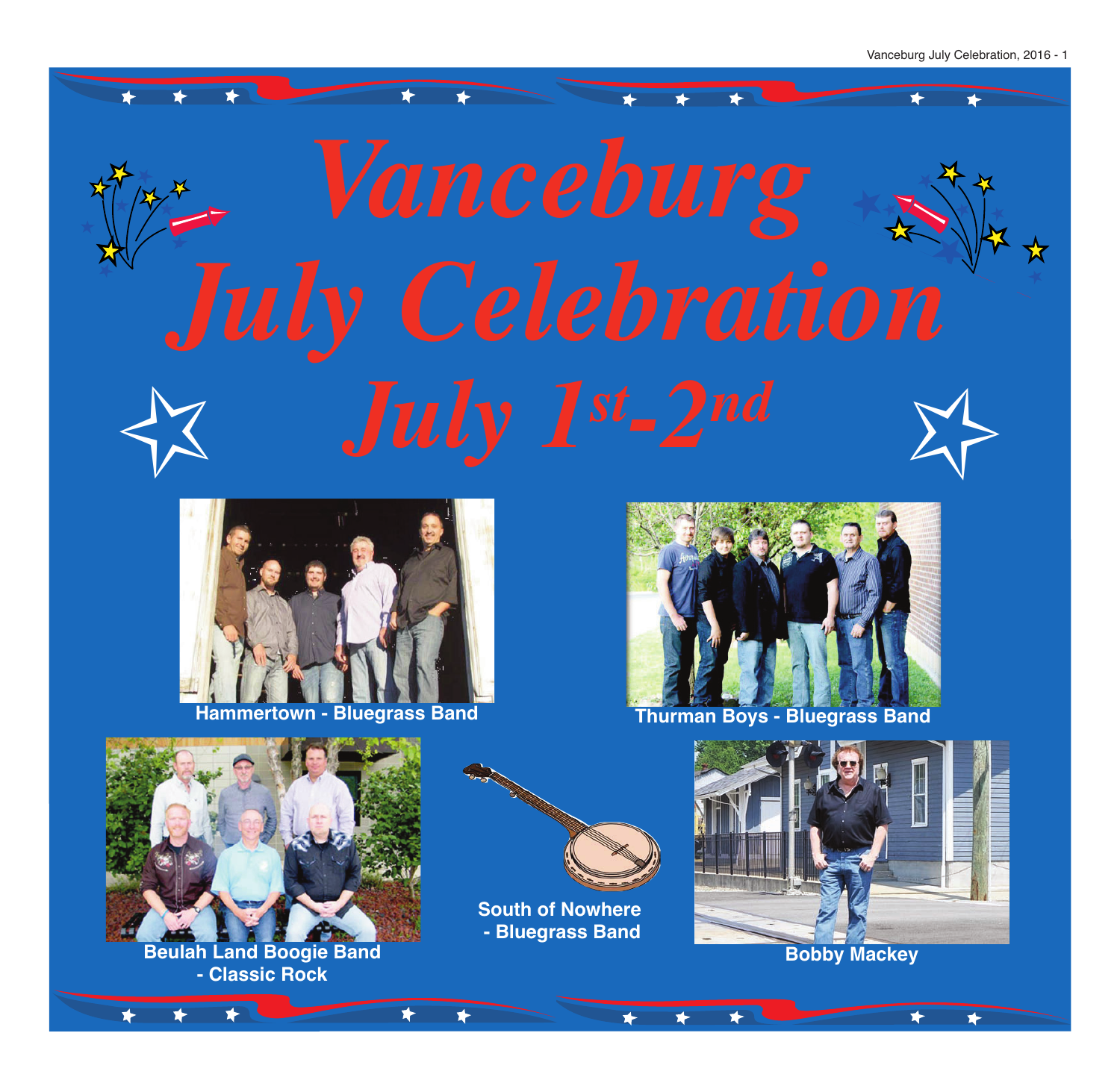

*5K Run/Walk*

# **Schedule of Events**

## **Thursday Evening, June 30th**<br>5:00 p.m. and after Vendors Setup

**5:00 p.m. and after** 

#### Friday, July 1st

| <b>Special Postal Cancellation Stamp</b>    | <b>Vanceburg Depot Museum</b>             |
|---------------------------------------------|-------------------------------------------|
| <b>Rededication of Main Street Mural</b>    | <b>Corner of Main &amp; Second Street</b> |
| <b>Celebration Begins</b>                   |                                           |
| <b>Hammertown/Bluegrass Band</b>            | <b>Baptist Church Parking Lot</b>         |
| <b>Burnout Registration</b>                 | <b>Post Office</b>                        |
| <b>Inflatables for Children</b>             | <b>J.C. Video Parking Lot</b>             |
| <b>Craig Carroll Music</b>                  | <b>Merchants Parking Lot</b>              |
| <b>Burnout</b>                              | <b>Court Street</b>                       |
| <b>Little Miss Vanceburg Beauty Pageant</b> | <b>Baptist Church Parking Lot</b>         |
| <b>Junior Miss Vanceburg Beauty Pageant</b> | <b>Baptist Church Parking Lot</b>         |
| <b>Miss Vanceburg Beauty Pageant</b>        | <b>Baptist Church Parking Lot</b>         |
| <b>AA Cloggers</b>                          | <b>Baptist Church Parking Lot</b>         |
| <b>Pageant Continues</b>                    | <b>Baptist Church Parking Lot</b>         |
|                                             |                                           |

# **Saturday, July 2nd**<br>6:00 a.m. **Fishing Registration**

| 6:00 a.m.      | <b>Fishing Registration</b>                                        | <b>Front Street Firehouse</b>     |
|----------------|--------------------------------------------------------------------|-----------------------------------|
| $7:00$ a.m.    | <b>Fishing Tournament</b>                                          | <b>River Bank</b>                 |
| $7:00$ a.m.    | <b>5K Registration</b>                                             | <b>Trace Creek Parking Lot</b>    |
| 8:00 a.m.      | <b>5K Run/Walk</b>                                                 | <b>Trace Creek Parking Lot</b>    |
| $9:00$ a.m.    | Parade Line Up                                                     | <b>Central Elementary School</b>  |
| $9:00$ a.m.    | <b>Baby Show</b>                                                   | <b>Baptist Church Parking Lot</b> |
| $9:00$ a.m.    | 3 on 3 Registration                                                | <b>Merchants Parking Lot</b>      |
| $10:00$ a.m.   | 3 on 3 Basketball                                                  | <b>Merchants Parking Lot</b>      |
| $10:00$ a.m.   | <b>July Celebration Parade</b>                                     |                                   |
| $11:00$ a.m.   | <b>Lewis County Children's Choir</b>                               | <b>Baptist Church Parking Lot</b> |
| 12:00 p.m.     | <b>Inflatables for Children</b>                                    | <b>J.C. Video Parking Lot</b>     |
| 12:00 p.m.     | <b>AA Cloggers</b>                                                 | <b>Baptist Church Parking Lot</b> |
| 12:00 p.m.     | <b>Craig Carroll Music</b>                                         | <b>Merchants Parking Lot</b>      |
| 1:00 p.m.      | <b>Thurman Boys/Bluegrass Band</b>                                 | <b>Baptist Church Parking Lot</b> |
| $2:00$ p.m.    | <b>Cornhole Tournament</b>                                         | Main Street between 2nd St. &     |
| $2:00$ p.m.    | <b>Karaoke Contest</b>                                             | <b>Merchants Parking Lot</b>      |
| 3:00 p.m.      | <b>South of Nowhere/Bluegrass Band</b>                             | <b>Baptist Church Parking Lot</b> |
| 3:00 p.m.      | <b>Talent Show Registration</b>                                    | <b>Baptist Church Parking Lot</b> |
| 4:00-8:00 p.m. | <b>Celebration Cruise In</b>                                       | <b>Main Street</b>                |
| 4:00 p.m.      | <b>Thurman Boys/Bluegrass Band</b>                                 | <b>Merchants Parking Lot</b>      |
| 4:00 p.m.      | <b>Talent Show</b>                                                 | <b>Baptist Church Parking Lot</b> |
| $7:00$ p.m.    | <b>AA Cloggers</b>                                                 | <b>Baptist Church Parking Lot</b> |
| 8:00 p.m.      | <b>South of Nowhere/Bluegrass Band</b>                             | <b>Baptist Church Parking Lot</b> |
| $9:00$ p.m.    | <b>Beulah Land Boogie Band/Classic Rock</b>                        | <b>Baptist Church Parking Lot</b> |
| 10:00 p.m.     | <b>FIREWORKS</b>                                                   |                                   |
| 10:30 p.m.     | Music Continues/Beulah Land Boogie Band Baptist Church Parking Lot |                                   |

**1:00 p.m. Thurman Boys/Bluegrass Band Baptist Church Parking Lot 2.00 p.m. Prime Street between 2nd St. & Front St. 2:00 p.m. Karaoke Contest Merchants Parking Lot 3:00 p.m. South of Nowhere/Bluegrass Band Baptist Church Parking Lot 3.00 Parking Parking Parking Lot Baptist Church Parking Lot 4:00-8:00 p.m. Celebration Cruise In Main Street 4:00 p.m. Thurman Boys/Bluegrass Band Merchants Parking Lot 4.00 p.m. <b>Example 1 Baptist Church Parking Lot 7:00 p.m. AA Cloggers Baptist Church Parking Lot 8:00 p.m. South of Nowhere/Bluegrass Band Baptist Church Parking Lot**



*Inflatables for Children*

Vendor Fees: Food \$75 for a 20'x10' space. Novelty \$100, Crafts \$25, Other \$50, Non-Profit \$0. This is for a 12'x12' space, additional spaces \$25 each.

# **Sunday Evening, July 3rd**<br> $\frac{6:00 \text{ p.m.}}{6 \text{ od } \& \text{ Country}$  Rally

**6:00 Baptist Church Parking Lot**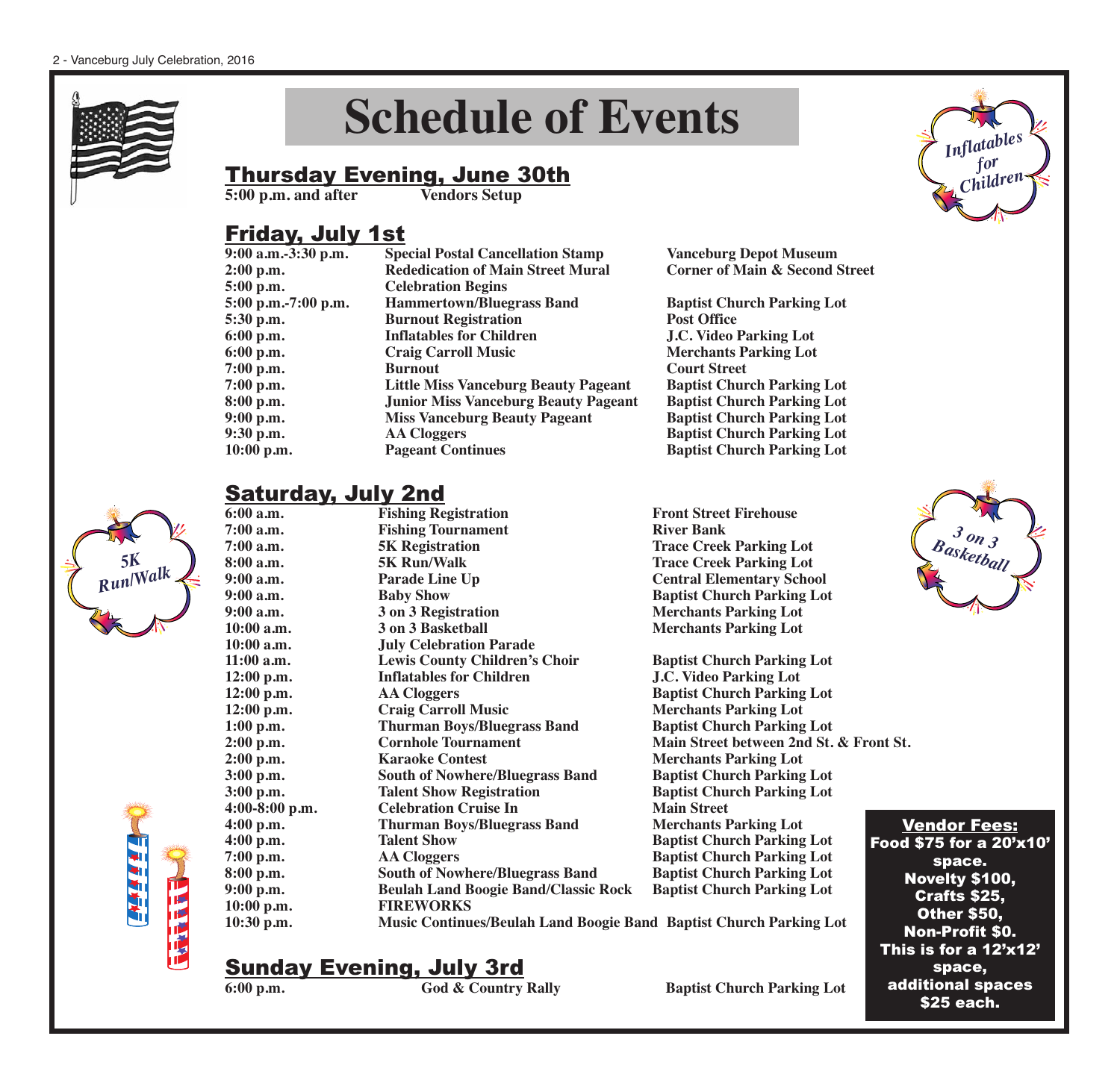#### Entry Form **Vanceburg Celebration Burnout** Court Street **Friday, July 1, 2016 7:00 p.m.** Entry Fee \$20 per vehicle Owner:\_\_\_\_\_\_\_\_\_\_\_\_\_\_\_\_\_\_\_\_\_\_\_\_\_\_\_\_\_\_\_\_\_\_\_\_\_\_\_\_\_\_\_\_ Address:\_\_\_\_\_\_\_\_\_\_\_\_\_\_\_\_\_\_\_\_\_\_\_\_\_\_\_\_\_\_\_\_\_\_\_\_\_\_\_\_\_\_\_ Operator:\_\_\_\_\_\_\_\_\_\_\_\_\_\_\_\_\_\_\_\_\_\_\_\_\_\_\_\_\_\_\_\_\_\_\_\_\_\_\_\_\_\_\_ Address:\_\_\_\_\_\_\_\_\_\_\_\_\_\_\_\_\_\_\_\_\_\_\_\_\_\_\_\_\_\_\_\_\_\_\_\_\_\_\_\_\_\_\_\_ | Class: Stock | Modified Year Make Engine **Registration must be made prior to start of Burnout.** Must be 18 years of age to enter. Cars and Trucks only. Vehicle and driver must pass inspection. Judges have the right to refuse entries. **VEHICLE RULE: Stock Class must have a motor no bigger than motor it originally came out with.** *SPONSORED BY: CITY OF VANCEBURG, CITIZENS DEPOSIT BANK & TRUST, IDEAL WHEELS* **For more information, contact: Matt Ginn at 606-796-3044 or Joe Billman at 606-796-3044. Vanceburg Burnout Contest** Court Street **Friday, July 1, 2016 7:00 p.m.** Registration begins at 5:30 p.m. *U.S. Post Office, located on Third Street* \$20 Entry Fee CASH PRIZES **3 on 3 Basketball Tournament Saturday, July 2, 2016** A 3 on 3 basketball tournament will be played during the July celebration weekend in downtown Vanceburg. The format is double elimination and divisions are based on grade/age. *Place:* **Merchants Parking Lot, Vanceburg** *Registration*: **9:00 a.m.**  *Games Start*: **10:00 a.m.** *Cost*: **\$20 per team (Max 4 players per team.)** Divisions: (Boys and Girls divisions based on 2015-2016 school year.)  $*3rd/4th$   $*5th/6th$   $*7th/8th$ \*9th/10th \*11th/12th  $*19-30$  years old  $*31+$  years old \*Winners of each division will win individual medals. \* If division has 3 teams or less they will be offered to play: a. In grade level, you can play up to next level. b. In age division, you can play down a level. c. Girls teams will be offered the same as above or to play in boys. **To register or any questions, you can call 606-796-3044.** *Sponsored by the Lewis County Lionbackers.* Vanceburg Vol. Fire & Rescue **Annual "Jim Bob" Brown Classic Fishing Tournament Saturday, July 2, 2016 Time:** 7:00 a.m. till 5:00 p.m. **Where:** Denham's Trailer Court to Mouth of Salt Lick **Entry Fee: \$10.00** Prizes will be awarded to **1st place** (Trophy) for the Adult division. **1st place** (Trophy) for Child division. • An adult must accompany kids at all times. • It will be scored by total weight of fish caught at the end of the day. (Creel limit.) • Must show proof of license to comply with Kentucky Fish and Wildlife Regulations. • Sign ups will be at Vanceburg Volunteer Fire Department on Front Street starting at 7:00 a.m. For any questions, please contact: Mayor's Office at 606-796-3044 NOT RESPONSIBLE FOR ACCIDENTS. **NO ALCOHOL ALLOWED! 1st Place Modified \$500.00, 2nd Place Modified \$250.00 1st Place Stock \$500.00, 2nd Place Stock \$250.00**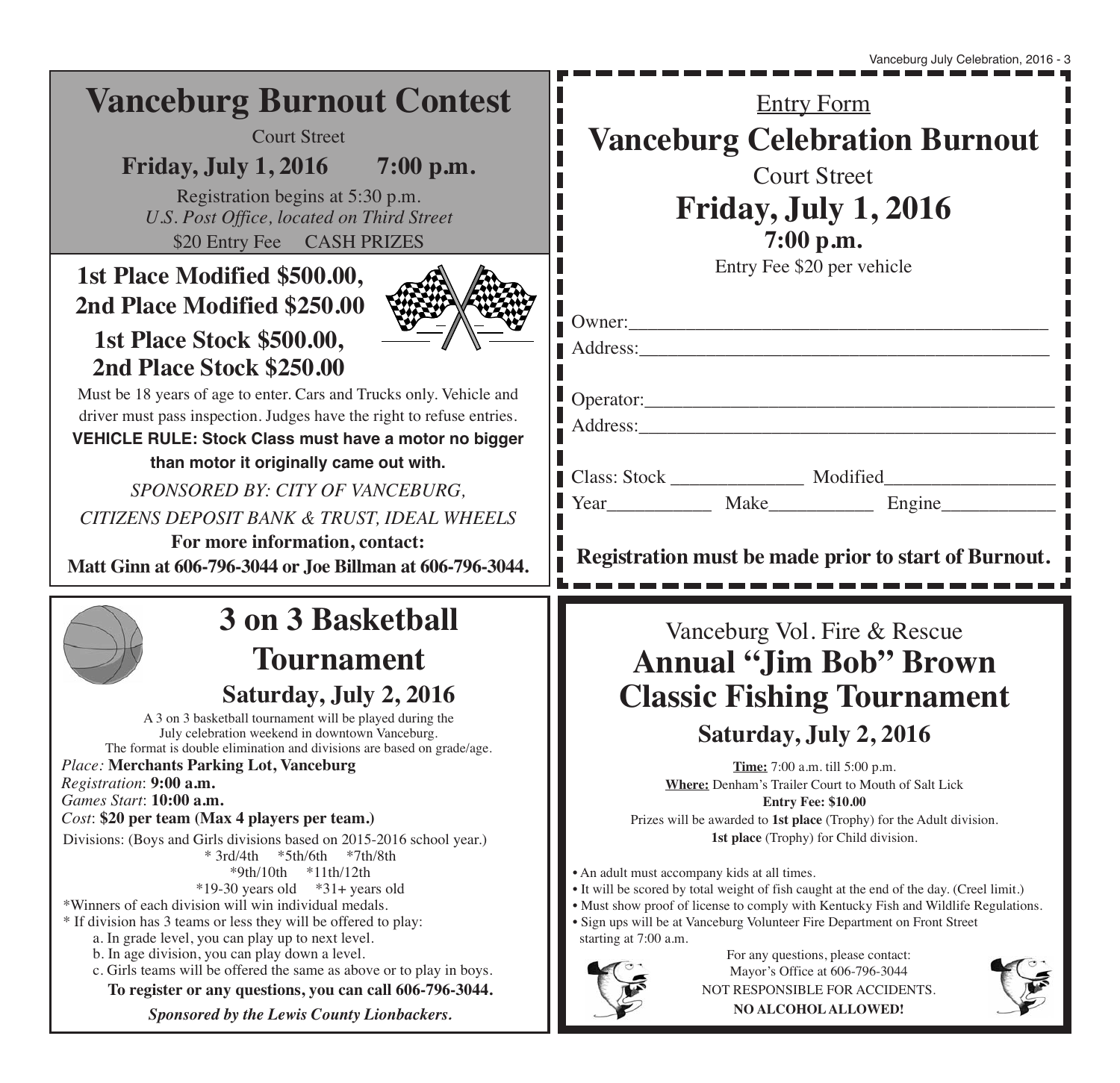# *Vanceburg July Celebration 5K Run/Walk* **Saturday, July 2, 2016 8:00 a.m.**

**SPONSORS:** McDonald's of Vanceburg and Tim Horton's of Portsmouth.

**COURSE:** 3.1 miles (5 Kilometers) over residential and business streets. Accurately measured – historical scenery, flat course, – first aid and water available – begins and ends in downtown Vanceburg. All participants can compete at their own comfort by walking, jogging, or running.

**AWARDS:** Awards to top 2 male and female participants of all divisions. The award ceremony will start immediately following the conclusion of the race.

**REGISTRATION:** A commemorative T-shirt for registrants. Day of race registration is \$15. Pre-registration is \$10. Registrations may be dropped off at the City of Vanceburg, 189 Second Street, Vanceburg, KY 41179. Race starts at 8:00 a.m. All proceeds will go to Amber's Angels. **Please pre-register before June 30, 2016.**

### **Vanceburg Celebration 5K Run/Walk**

| Phone : $\qquad \qquad \text{Age:} \qquad$                   |
|--------------------------------------------------------------|
| Shirt Size: Youth: LG Adult: SM MED LG XL XXL                |
| T-shirt size only guaranteed to pre-registered participants. |
|                                                              |

|                               | 10.17     | ╰        | ◡            |  |
|-------------------------------|-----------|----------|--------------|--|
|                               | $15-19$   | E        | F            |  |
|                               | $20 - 24$ | G        | H            |  |
| $\text{State:}$ $\text{Zip:}$ | $25-29$   | I        | J            |  |
|                               | $30 - 34$ | K        | L            |  |
|                               | $35 - 39$ | M        | N            |  |
| I MED LG XL XXL               | $40 - 44$ | $\Omega$ | $\mathbf{P}$ |  |
| -registered participants.     | 45-49     | Q        | R            |  |
|                               | $50 - 54$ | S        | T            |  |
|                               | 55-59     | U        | V            |  |
|                               | $60 - 64$ | W        | X            |  |
|                               | 65-69     | Y        | Z            |  |
|                               | 70 & Over | AA       | BB           |  |
|                               |           |          |              |  |

Divisions: Circle only the race group you wish to enter.

9 & Under A B  $10-14$   $C$  D

Female Male

In consideration of the acceptance of my entry, I, for myself, my executors, administrators, and assignees, do hereby release and forever discharge the officials, administrators, and all sponsors and individuals assisting in the presentation of the July Celebration 5K Run from all claims of damages, demands, and actions whatsoever in any manner or growing out of my participation in this event. I hereby attest and verify that I have full knowledge of the risks involved in this race, that I assume those risks, that I will assume and pay my own medical expenses and emergency expenses in the event of accident, illness or other incapacity, regardless of whether I have authorized such expenses, I attest that I am physically fit and sufficiently trained to participate in this race, and that I will run a minimum of 10 miles for the two weeks prior to the race.

**Entry Form**

|                                     | Date: |
|-------------------------------------|-------|
| (Required of all entrants under 18) |       |
|                                     | Date: |

For more information, contact: CITY OF VANCEBURG 606-796-6003.

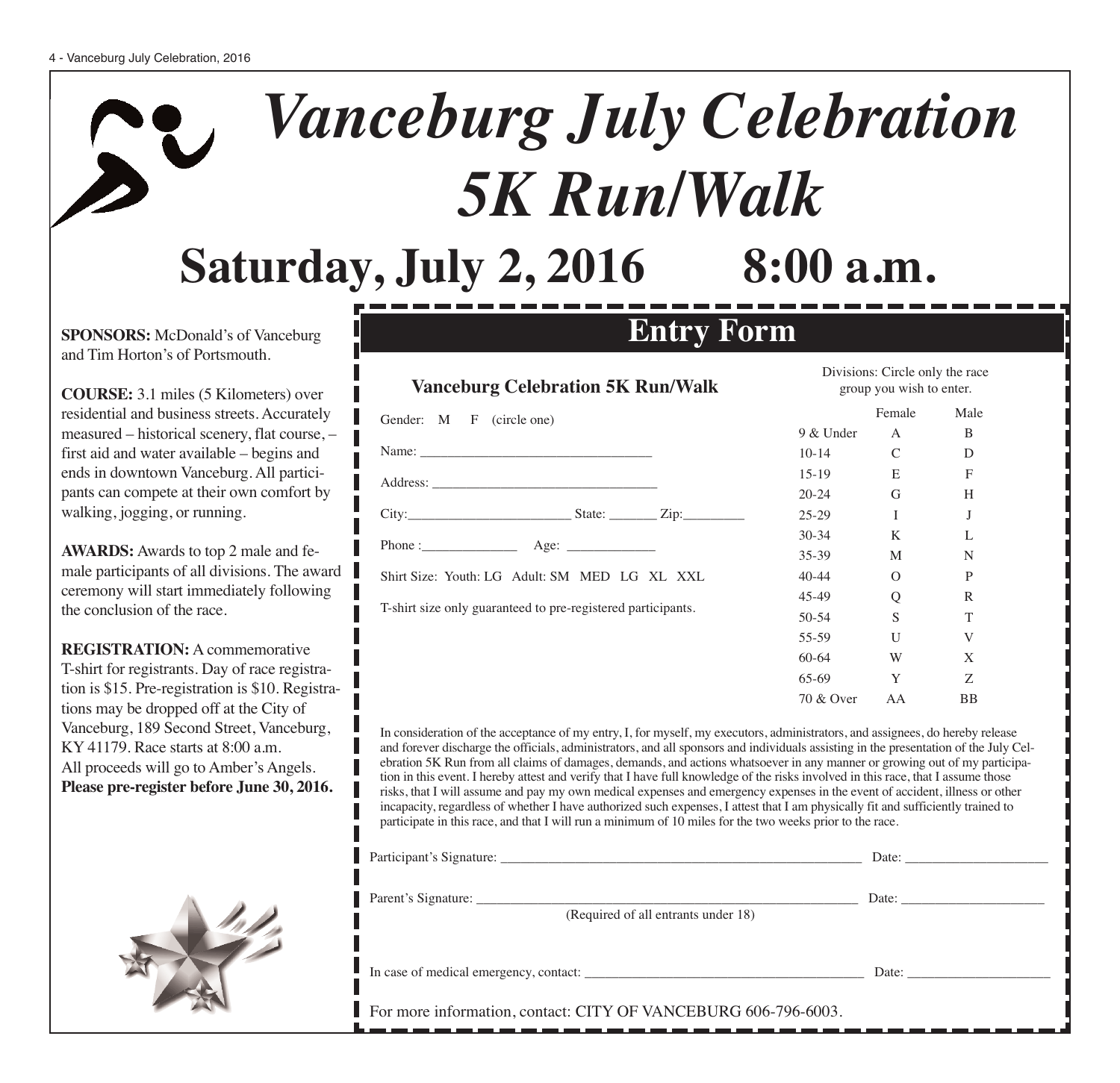# **ANNUAL JULY CELEBRATION BABY SHOW**

### **at the Baptist Church Parking Lot Saturday, July 2, 2016**



**starting at 9:00 a.m.**

Age groups: 0-6 months 7-12 months 13-18 months 19-24 months 3 yr. old 4 yr. old



#### **CATEGORIES: PRETTIEST EYES, SMILE, HAIR, 4TH OF JULY COSTUME (Red, White and Blue)**

Entry Fee: \$20.00 Categories: \$5.00 each *Trophies for 1st, 2nd, 3rd, and 1st place ribbons for categories.* **Judges' Decisions are Final.**

*Contact the Mayor's Office for any questions at 606-796-3044.*

All proceeds go towards the Vanceburg Volunteer Fire & Rescue operations.

| <b>July Celebration</b><br><b>Baby Show Application</b> |  |                                            |                 |  |
|---------------------------------------------------------|--|--------------------------------------------|-----------------|--|
|                                                         |  | Name:                                      |                 |  |
|                                                         |  |                                            |                 |  |
|                                                         |  |                                            |                 |  |
|                                                         |  |                                            | Parents' Names: |  |
|                                                         |  |                                            |                 |  |
|                                                         |  |                                            |                 |  |
|                                                         |  | Categories: Smile__________ Eyes________   |                 |  |
|                                                         |  | Hair________________ Costume ___________   |                 |  |
|                                                         |  | Entry Fee: \$20.00 Categories: \$5.00 each |                 |  |
|                                                         |  |                                            |                 |  |



### **Vanceburg July Celebration**

# **Cornhole Tournament**

Main Street Between 2nd Street and Front Street



## **Saturday, July 2, 2016**

**2:00 p.m.** \$20.00 per team *PAY OUT 100%*

# **Vanceburg Celebration Cruise In**



**Saturday, July 2, 2016**

**4:00 – 8:00 p.m.**

**Located on Main Street in front of Riverbend Pub & Grill**

**NO ENTRY FEE TO ENTER. DOOR PRIZES WILL BE GIVEN. DJ Music. Registration will begin at 4:00 p.m.**

For more information, you may contact: Dobo Patton Steve Applegate 202-3233 202-3806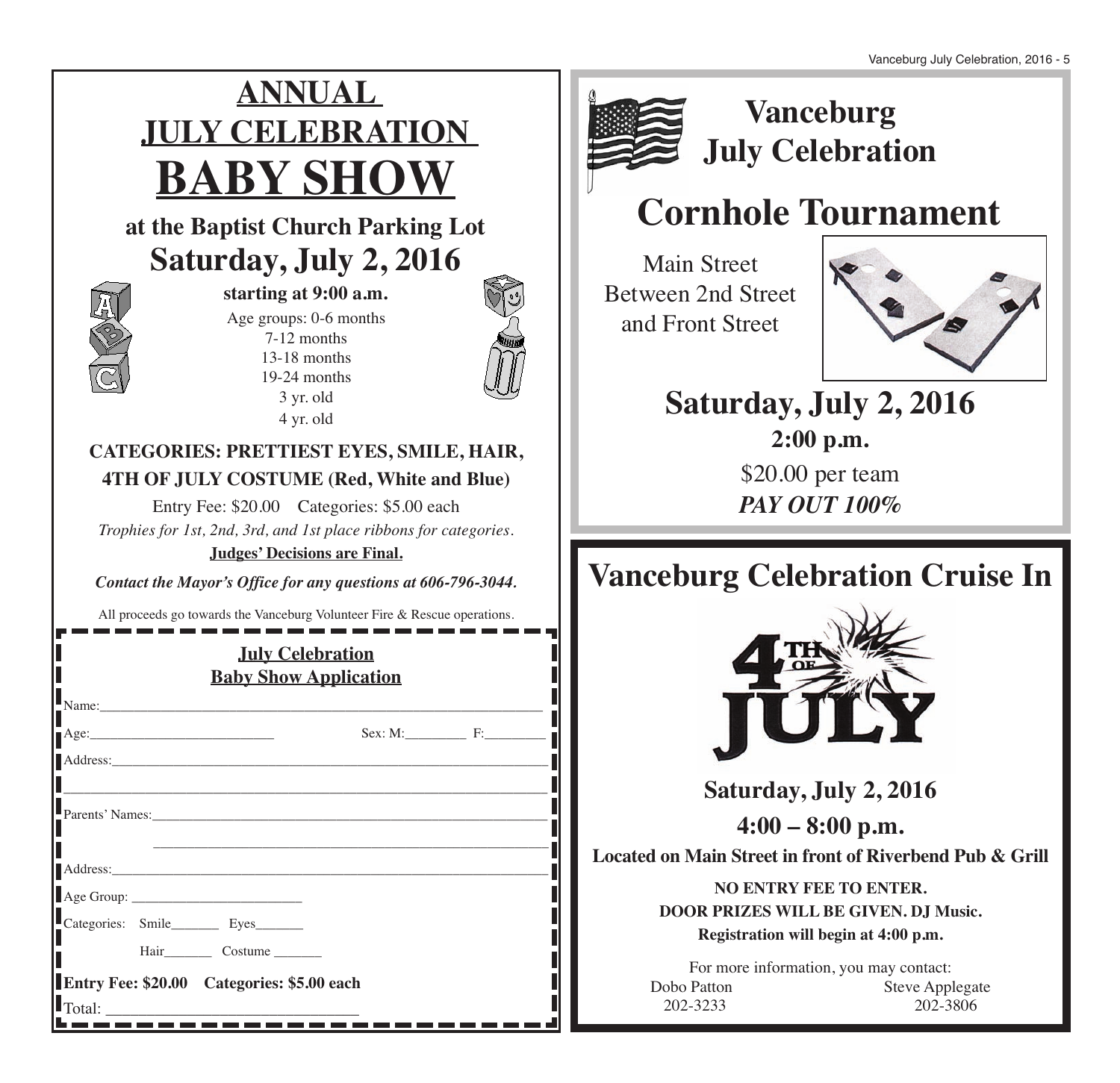| VANCEBURG JULY CELEBRATION<br><b>Little Miss Vanceburg</b>                                                                                                                                                                                                                                                                                                                                                                                                             | <b>Vanceburg July Celebration</b><br><b>Karaoke Contest</b>                                                                                                                                                                                                                                                |
|------------------------------------------------------------------------------------------------------------------------------------------------------------------------------------------------------------------------------------------------------------------------------------------------------------------------------------------------------------------------------------------------------------------------------------------------------------------------|------------------------------------------------------------------------------------------------------------------------------------------------------------------------------------------------------------------------------------------------------------------------------------------------------------|
| 4TH of July<br><b>Friday, July 1, 2016</b><br>at the Baptist Church Parking Lot<br>7:00 p.m. \$20 Entry Fee<br>5-7 Years of Age<br>Will compete in formal pageant dress and an on stage question.<br><b>CASH PRIZES</b><br><b>1st Place \$100.00</b><br><b>2nd Place \$50.00</b><br>3rd Place \$25.00<br>The winner of Little Miss Vanceburg will have to<br>participate in the Vanceburg July Celebration Parade that will be<br>on Saturday, July 2nd, at 10:00 a.m. | Sponsored by Gilbert Oil, Inc.<br><b>Where: Merchants Parking Lot</b><br>When: Saturday, July 2, 2016<br>Time: 2:00 p.m.<br>Registration: 1:30-2:00 p.m.<br>\$75 for 1st Place Winner, \$25 for 2nd Place Winner<br>Name $\_\_$<br><b>Address</b><br>Email                                                 |
| Last day to submit application is Friday, June 24, 2016, at 4:30 p.m.<br>For more information, contact Treva Bryant 606-584-6640.<br><b>Vanceburg July Celebration</b><br><u> Little Miss Vanceburg 4th of July</u><br><b>Friday, July 1, 2016</b><br>7:00 p.m.<br><b>Baptist Church Parking Lot</b><br><b>Entry Fee: \$20</b><br>Name:                                                                                                                                | Contact City of Vanceburg with any questions at 606-796-3044.<br><b>Vanceburg July Celebration</b><br>Total Prizes \$950<br><b>Talent Show</b><br>\$500 Overall<br>(Kentucky State Certified)<br>\$100 1st Place<br>Saturday, July 2, 2016 4:00 p.m.<br>\$50 2nd Place<br>Registration starts at 3:00 p.m. |
| Address:                                                                                                                                                                                                                                                                                                                                                                                                                                                               | <b>Baptist Church Parking Lot Entry Fee \$5.00</b><br>Sponsored by State Rep. Rocky Adkins, The Body Shop P.T., and Garrison Shortstop                                                                                                                                                                     |
| Mail application to: City of Vanceburg                                                                                                                                                                                                                                                                                                                                                                                                                                 | Age Group (circle one): 12 & under 13-21 Over 21<br>(The age group 13-21 is the only age group qualified to go to State.)                                                                                                                                                                                  |
| c/o Little Miss Vanceburg Pageant<br>189 Second Street, Suite A<br>Vanceburg, KY 41179                                                                                                                                                                                                                                                                                                                                                                                 |                                                                                                                                                                                                                                                                                                            |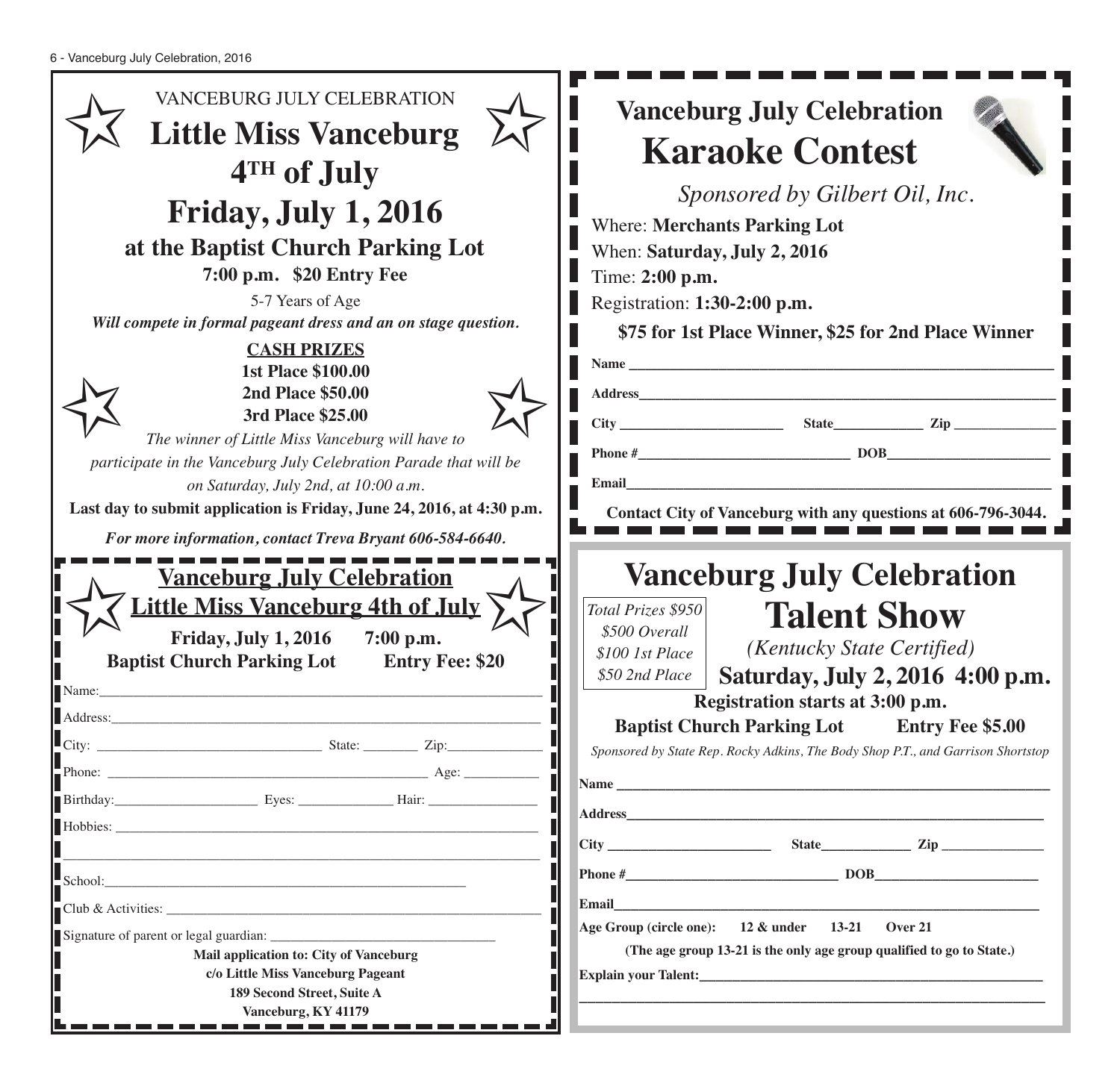Vanceburg July Celebration, 2016 - 7

| <b>JUNIOR MISS VANCEBURG</b><br><b>MISS VANCEBURG</b><br>4TH OF JULY<br>4TH OF JULY<br><b>Friday, July 1, 2016</b><br>Friday, July 1, 2016<br>at the Baptist Church Parking Lot<br>at the Baptist Church Parking Lot<br>\$20 Entry Fee<br>8:00 p.m.<br>\$25 Entry Fee<br>9:00 p.m.<br>15-21 Years of Age<br>8-11 Years of Age<br><b>WILL COMPETE IN FORMAL PAGEANT DRESS</b><br>WILL COMPETE IN GOWN, SWIMWEAR<br>AND AN ON STAGE QUESTION.<br>AND AN ON STAGE QUESTION.<br><b>CASH PRIZES</b><br><b>CASH PRIZES</b><br><b>1st Place \$500.00</b><br><b>1st Place \$100.00</b><br><b>2nd Place \$200.00</b><br><b>2nd Place \$50.00</b><br>3rd Place \$100.00<br>3rd Place \$25.00<br><b>Miss Congeniality \$50.00</b><br>The winner of Junior Miss Vanceburg will have to participate in the Vanceburg<br>The winner of Miss Vanceburg will have to participate in the Vanceburg<br>July Celebration Parade that will be on Saturday, July 2nd, at 10:00 a.m.<br>July Celebration Parade that will be on Saturday, July 2nd, at 10:00 a.m.<br>Last day to submit application is Friday, June 24, 2016, at 4:30 p.m.<br>Last day to submit application is Friday, June 24, 2016, at 4:30 p.m.<br>For more information, contact Treva Bryant 606-584-6640.<br>For more information, contact Treva Bryant 606-584-6640.<br><b>Vanceburg July Celebration</b><br><b>Vanceburg July Celebration</b><br><b>Junior Miss Vanceburg 4th of July /</b><br><b>Miss Vanceburg 4th of July</b><br><b>Friday, July 1, 2016</b><br>8:00 p.m.<br>Friday, July 1, 2016<br>9:00 p.m.<br><b>Baptist Church Parking Lot</b><br><b>Entry Fee: \$20</b><br><b>Baptist Church Parking Lot</b><br><b>Entry Fee: \$25</b><br>Name:<br>Name:<br>Address:<br>Address:<br>$\blacksquare$ School & or College:<br>School: School: School: School: School: School: School: School: School: School: School: School: School: School: School: School: School: School: School: School: School: School: School: School: School: School: School: School<br>Mail application to: City of Vanceburg<br>Mail application to: City of Vanceburg | <b>VANCEBURG JULY CELEBRATION</b> | VANCEBURG JULY CELEBRATION |
|----------------------------------------------------------------------------------------------------------------------------------------------------------------------------------------------------------------------------------------------------------------------------------------------------------------------------------------------------------------------------------------------------------------------------------------------------------------------------------------------------------------------------------------------------------------------------------------------------------------------------------------------------------------------------------------------------------------------------------------------------------------------------------------------------------------------------------------------------------------------------------------------------------------------------------------------------------------------------------------------------------------------------------------------------------------------------------------------------------------------------------------------------------------------------------------------------------------------------------------------------------------------------------------------------------------------------------------------------------------------------------------------------------------------------------------------------------------------------------------------------------------------------------------------------------------------------------------------------------------------------------------------------------------------------------------------------------------------------------------------------------------------------------------------------------------------------------------------------------------------------------------------------------------------------------------------------------------------------------------------------------------------------------------------------------------------------------------------------------|-----------------------------------|----------------------------|
|                                                                                                                                                                                                                                                                                                                                                                                                                                                                                                                                                                                                                                                                                                                                                                                                                                                                                                                                                                                                                                                                                                                                                                                                                                                                                                                                                                                                                                                                                                                                                                                                                                                                                                                                                                                                                                                                                                                                                                                                                                                                                                          |                                   |                            |
|                                                                                                                                                                                                                                                                                                                                                                                                                                                                                                                                                                                                                                                                                                                                                                                                                                                                                                                                                                                                                                                                                                                                                                                                                                                                                                                                                                                                                                                                                                                                                                                                                                                                                                                                                                                                                                                                                                                                                                                                                                                                                                          |                                   |                            |
|                                                                                                                                                                                                                                                                                                                                                                                                                                                                                                                                                                                                                                                                                                                                                                                                                                                                                                                                                                                                                                                                                                                                                                                                                                                                                                                                                                                                                                                                                                                                                                                                                                                                                                                                                                                                                                                                                                                                                                                                                                                                                                          |                                   |                            |
|                                                                                                                                                                                                                                                                                                                                                                                                                                                                                                                                                                                                                                                                                                                                                                                                                                                                                                                                                                                                                                                                                                                                                                                                                                                                                                                                                                                                                                                                                                                                                                                                                                                                                                                                                                                                                                                                                                                                                                                                                                                                                                          |                                   |                            |
|                                                                                                                                                                                                                                                                                                                                                                                                                                                                                                                                                                                                                                                                                                                                                                                                                                                                                                                                                                                                                                                                                                                                                                                                                                                                                                                                                                                                                                                                                                                                                                                                                                                                                                                                                                                                                                                                                                                                                                                                                                                                                                          |                                   |                            |
|                                                                                                                                                                                                                                                                                                                                                                                                                                                                                                                                                                                                                                                                                                                                                                                                                                                                                                                                                                                                                                                                                                                                                                                                                                                                                                                                                                                                                                                                                                                                                                                                                                                                                                                                                                                                                                                                                                                                                                                                                                                                                                          |                                   |                            |
|                                                                                                                                                                                                                                                                                                                                                                                                                                                                                                                                                                                                                                                                                                                                                                                                                                                                                                                                                                                                                                                                                                                                                                                                                                                                                                                                                                                                                                                                                                                                                                                                                                                                                                                                                                                                                                                                                                                                                                                                                                                                                                          |                                   |                            |
|                                                                                                                                                                                                                                                                                                                                                                                                                                                                                                                                                                                                                                                                                                                                                                                                                                                                                                                                                                                                                                                                                                                                                                                                                                                                                                                                                                                                                                                                                                                                                                                                                                                                                                                                                                                                                                                                                                                                                                                                                                                                                                          |                                   |                            |
|                                                                                                                                                                                                                                                                                                                                                                                                                                                                                                                                                                                                                                                                                                                                                                                                                                                                                                                                                                                                                                                                                                                                                                                                                                                                                                                                                                                                                                                                                                                                                                                                                                                                                                                                                                                                                                                                                                                                                                                                                                                                                                          |                                   |                            |
|                                                                                                                                                                                                                                                                                                                                                                                                                                                                                                                                                                                                                                                                                                                                                                                                                                                                                                                                                                                                                                                                                                                                                                                                                                                                                                                                                                                                                                                                                                                                                                                                                                                                                                                                                                                                                                                                                                                                                                                                                                                                                                          |                                   |                            |
|                                                                                                                                                                                                                                                                                                                                                                                                                                                                                                                                                                                                                                                                                                                                                                                                                                                                                                                                                                                                                                                                                                                                                                                                                                                                                                                                                                                                                                                                                                                                                                                                                                                                                                                                                                                                                                                                                                                                                                                                                                                                                                          |                                   |                            |
|                                                                                                                                                                                                                                                                                                                                                                                                                                                                                                                                                                                                                                                                                                                                                                                                                                                                                                                                                                                                                                                                                                                                                                                                                                                                                                                                                                                                                                                                                                                                                                                                                                                                                                                                                                                                                                                                                                                                                                                                                                                                                                          |                                   |                            |
|                                                                                                                                                                                                                                                                                                                                                                                                                                                                                                                                                                                                                                                                                                                                                                                                                                                                                                                                                                                                                                                                                                                                                                                                                                                                                                                                                                                                                                                                                                                                                                                                                                                                                                                                                                                                                                                                                                                                                                                                                                                                                                          |                                   |                            |
|                                                                                                                                                                                                                                                                                                                                                                                                                                                                                                                                                                                                                                                                                                                                                                                                                                                                                                                                                                                                                                                                                                                                                                                                                                                                                                                                                                                                                                                                                                                                                                                                                                                                                                                                                                                                                                                                                                                                                                                                                                                                                                          |                                   |                            |
|                                                                                                                                                                                                                                                                                                                                                                                                                                                                                                                                                                                                                                                                                                                                                                                                                                                                                                                                                                                                                                                                                                                                                                                                                                                                                                                                                                                                                                                                                                                                                                                                                                                                                                                                                                                                                                                                                                                                                                                                                                                                                                          |                                   |                            |
|                                                                                                                                                                                                                                                                                                                                                                                                                                                                                                                                                                                                                                                                                                                                                                                                                                                                                                                                                                                                                                                                                                                                                                                                                                                                                                                                                                                                                                                                                                                                                                                                                                                                                                                                                                                                                                                                                                                                                                                                                                                                                                          |                                   |                            |
|                                                                                                                                                                                                                                                                                                                                                                                                                                                                                                                                                                                                                                                                                                                                                                                                                                                                                                                                                                                                                                                                                                                                                                                                                                                                                                                                                                                                                                                                                                                                                                                                                                                                                                                                                                                                                                                                                                                                                                                                                                                                                                          |                                   |                            |
|                                                                                                                                                                                                                                                                                                                                                                                                                                                                                                                                                                                                                                                                                                                                                                                                                                                                                                                                                                                                                                                                                                                                                                                                                                                                                                                                                                                                                                                                                                                                                                                                                                                                                                                                                                                                                                                                                                                                                                                                                                                                                                          |                                   |                            |
|                                                                                                                                                                                                                                                                                                                                                                                                                                                                                                                                                                                                                                                                                                                                                                                                                                                                                                                                                                                                                                                                                                                                                                                                                                                                                                                                                                                                                                                                                                                                                                                                                                                                                                                                                                                                                                                                                                                                                                                                                                                                                                          |                                   |                            |
|                                                                                                                                                                                                                                                                                                                                                                                                                                                                                                                                                                                                                                                                                                                                                                                                                                                                                                                                                                                                                                                                                                                                                                                                                                                                                                                                                                                                                                                                                                                                                                                                                                                                                                                                                                                                                                                                                                                                                                                                                                                                                                          |                                   |                            |
|                                                                                                                                                                                                                                                                                                                                                                                                                                                                                                                                                                                                                                                                                                                                                                                                                                                                                                                                                                                                                                                                                                                                                                                                                                                                                                                                                                                                                                                                                                                                                                                                                                                                                                                                                                                                                                                                                                                                                                                                                                                                                                          |                                   |                            |
|                                                                                                                                                                                                                                                                                                                                                                                                                                                                                                                                                                                                                                                                                                                                                                                                                                                                                                                                                                                                                                                                                                                                                                                                                                                                                                                                                                                                                                                                                                                                                                                                                                                                                                                                                                                                                                                                                                                                                                                                                                                                                                          |                                   |                            |
|                                                                                                                                                                                                                                                                                                                                                                                                                                                                                                                                                                                                                                                                                                                                                                                                                                                                                                                                                                                                                                                                                                                                                                                                                                                                                                                                                                                                                                                                                                                                                                                                                                                                                                                                                                                                                                                                                                                                                                                                                                                                                                          |                                   |                            |
|                                                                                                                                                                                                                                                                                                                                                                                                                                                                                                                                                                                                                                                                                                                                                                                                                                                                                                                                                                                                                                                                                                                                                                                                                                                                                                                                                                                                                                                                                                                                                                                                                                                                                                                                                                                                                                                                                                                                                                                                                                                                                                          |                                   |                            |
|                                                                                                                                                                                                                                                                                                                                                                                                                                                                                                                                                                                                                                                                                                                                                                                                                                                                                                                                                                                                                                                                                                                                                                                                                                                                                                                                                                                                                                                                                                                                                                                                                                                                                                                                                                                                                                                                                                                                                                                                                                                                                                          |                                   |                            |
|                                                                                                                                                                                                                                                                                                                                                                                                                                                                                                                                                                                                                                                                                                                                                                                                                                                                                                                                                                                                                                                                                                                                                                                                                                                                                                                                                                                                                                                                                                                                                                                                                                                                                                                                                                                                                                                                                                                                                                                                                                                                                                          |                                   |                            |
|                                                                                                                                                                                                                                                                                                                                                                                                                                                                                                                                                                                                                                                                                                                                                                                                                                                                                                                                                                                                                                                                                                                                                                                                                                                                                                                                                                                                                                                                                                                                                                                                                                                                                                                                                                                                                                                                                                                                                                                                                                                                                                          |                                   |                            |
|                                                                                                                                                                                                                                                                                                                                                                                                                                                                                                                                                                                                                                                                                                                                                                                                                                                                                                                                                                                                                                                                                                                                                                                                                                                                                                                                                                                                                                                                                                                                                                                                                                                                                                                                                                                                                                                                                                                                                                                                                                                                                                          |                                   |                            |
|                                                                                                                                                                                                                                                                                                                                                                                                                                                                                                                                                                                                                                                                                                                                                                                                                                                                                                                                                                                                                                                                                                                                                                                                                                                                                                                                                                                                                                                                                                                                                                                                                                                                                                                                                                                                                                                                                                                                                                                                                                                                                                          |                                   |                            |
|                                                                                                                                                                                                                                                                                                                                                                                                                                                                                                                                                                                                                                                                                                                                                                                                                                                                                                                                                                                                                                                                                                                                                                                                                                                                                                                                                                                                                                                                                                                                                                                                                                                                                                                                                                                                                                                                                                                                                                                                                                                                                                          |                                   |                            |
|                                                                                                                                                                                                                                                                                                                                                                                                                                                                                                                                                                                                                                                                                                                                                                                                                                                                                                                                                                                                                                                                                                                                                                                                                                                                                                                                                                                                                                                                                                                                                                                                                                                                                                                                                                                                                                                                                                                                                                                                                                                                                                          |                                   |                            |
| c/o Miss Vanceburg Pageant<br>189 Second Street, Suite A                                                                                                                                                                                                                                                                                                                                                                                                                                                                                                                                                                                                                                                                                                                                                                                                                                                                                                                                                                                                                                                                                                                                                                                                                                                                                                                                                                                                                                                                                                                                                                                                                                                                                                                                                                                                                                                                                                                                                                                                                                                 | c/o Junior Miss Vanceburg Pageant |                            |
| 189 Second Street, Suite A<br>Vanceburg, KY 41179<br>Vanceburg, KY 41179<br>-------------                                                                                                                                                                                                                                                                                                                                                                                                                                                                                                                                                                                                                                                                                                                                                                                                                                                                                                                                                                                                                                                                                                                                                                                                                                                                                                                                                                                                                                                                                                                                                                                                                                                                                                                                                                                                                                                                                                                                                                                                                |                                   |                            |